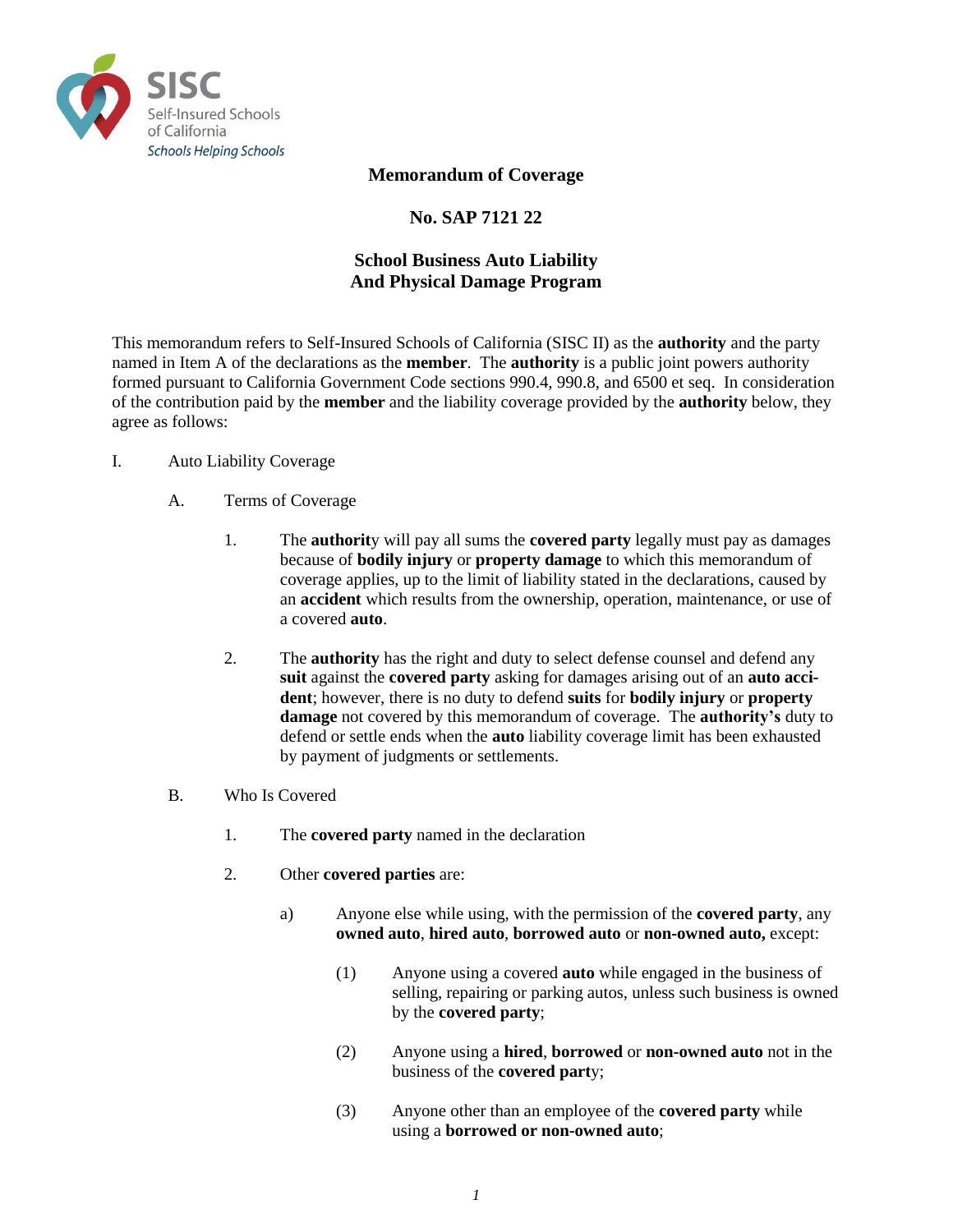- (4) Any **auto** not owned by the **covered party** while used, with the permission of the owner, as a temporary substitute **auto** for an **owned auto** which is out of service because of:
	- (a) Breakdown
	- (b) Servicing
	- (c) Repair
	- (d) Loss or destruction
- b) Anyone else who is not otherwise excluded under paragraph I.B.2 above and is liable for the conduct of the **covered party**, but only to the extent of that liability.
- C. Exclusions

This memorandum of coverage does not apply to:

- 1. Any obligation for which the **covered party** may be held liable under any workers' compensation or disability law or under any similar law.
- 2. Any obligation of the **covered party** to indemnify another for damages resulting from **bodily injury** to any employee of the **covered party**.
- 3. **Bodily injury** to any employee or resident relative of the **covered party** arising out of and in the course of his or her employment.
- 4. **Property damage** to property:
	- a) Owned, used or transported by any **covered party**.
	- b) Rented, leased to, or in the charge, care, custody or control of any **covered party**.
- 5. Any **bodily injury** or **property damage** resulting from handling of property before it is moved into or onto the covered **auto** or after it is moved from the covered **auto** to its place of delivery.
- 6. **Bodily injury** or **property damage** arising out of the actual, alleged or threatened discharge, dispersal, release or escape of **pollutants**:
	- a) Being transported, towed, or handled for movement, into, on or from a covered **auto**;
	- b) Otherwise in the course of transit by a **covered party**;
	- c) Being stored, disposed of, treated or processed in or on the covered **auto**;
	- d) Before they are moved by a covered **auto** from the place they are stored, during any movement by a covered **auto**, or after they are delivered, disposed of, or abandoned by the **covered party**.
- 7. Any **loss** cost or expense arising out of any governmental direction or request to monitor, clean up, remove, contain, treat, detoxify, or neutralize **pollutants**.
- 8. **Bodily injury** or **property damage** resulting from the hazardous properties of nuclear material, however manifested, and including, but not limited to, nuclear explosion, reaction, radiation, or radioactive contamination.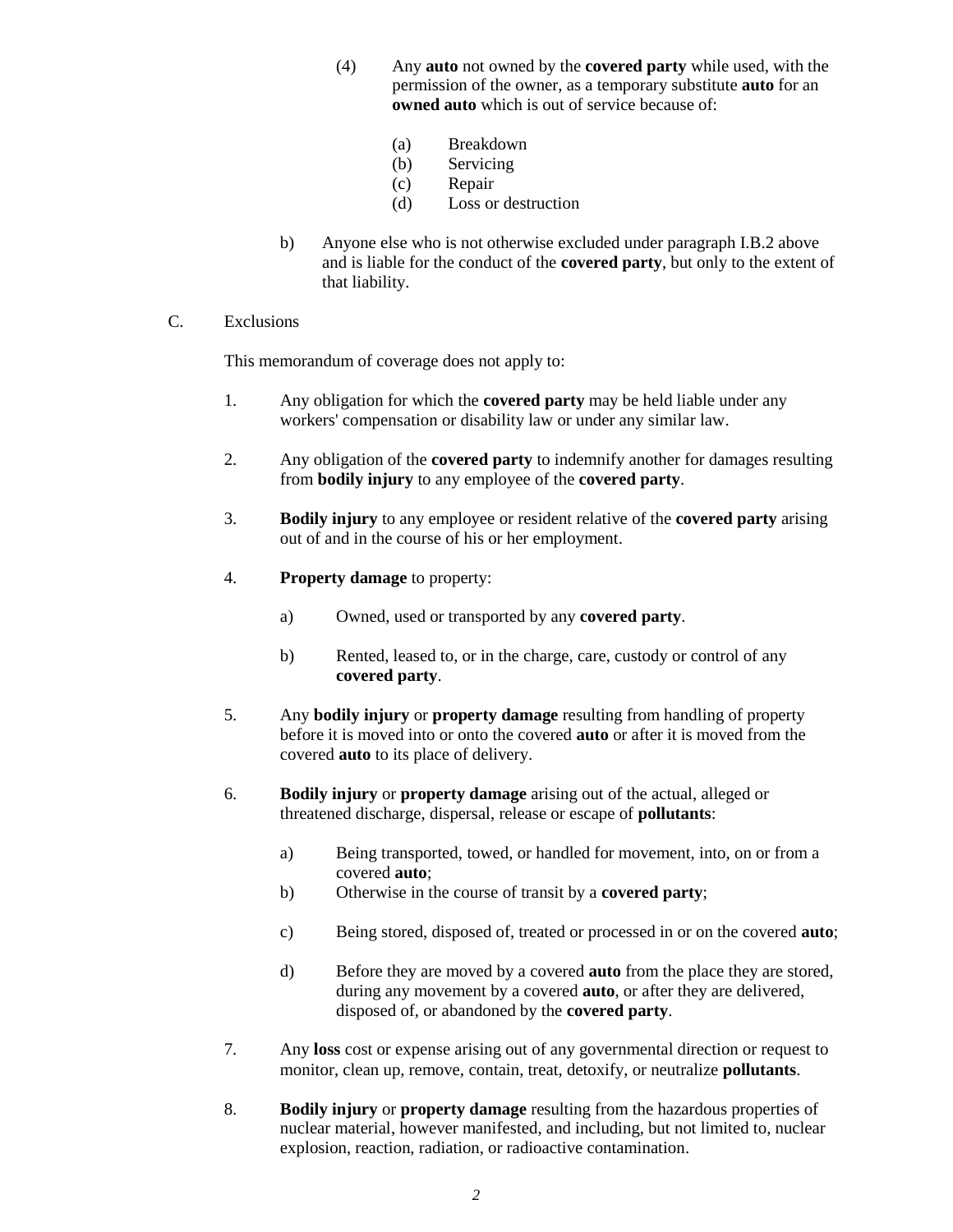- 9. **Bodily injury** or **property damage** expected or intended from the standpoint of the **covered party**.
- 10. **Bodily injury** or **property damage** arising out of the use of any automobile used in or while in practice or preparation for pre-arranged racing, speed, demolition, stunting activity, auto rally or exhibition.
- 11. This coverage does not apply to any obligation of any **covered party** under any Uninsured Motorist or Underinsured Motorist law and to any sums you may be legally entitled to recover as damages from the owner or operator of an uninsured or underinsured **auto** because of **bodily injury** or **property damage** sustained by any **covered party**, caused by an occurrence and arising out of the ownership, maintenance or use of such **auto**. Use includes operation and loading and unloading.
- D. Limit of Coverage Liability

Regardless of the number of covered **autos**, **covered parties**, premiums paid or claims made or vehicles involved in the accident, the most the **authority** will pay for all damages resulting from one accident involving one **covered party** is the limit of coverage outlined in the declarations. All **bodily injury** or **property damage** resulting from continuous or repeated exposure to substantially the same conditions will be considered as resulting from one accident.

II. Auto Physical Damage Coverage

In consideration of the payment of premium, the **authority** agrees with the **covered party** as follows:

- A. Coverage The **authority** will pay for **loss** to a covered **auto** or its equipment under:
	- 1. Comprehensive Coverage: From any cause except the covered auto's collision with another object or its overturn.
	- 2. Collision Coverage: Caused by the covered auto's collision with another object or its overturn.
- B. Exclusions

This memorandum of coverage does not apply to:

- 1. Wear and tear, freezing, mechanical or electrical breakdown;
- 2. Blowouts, punctures or other road damage to tires;
- 3. **Loss** caused by declared or undeclared war, insurrection, rebellion or their consequences, or any act or condition incident to war;
- 4. Loss caused by the explosion of a weapon or its consequences;
- 5. **Loss** caused by radioactive contamination, nuclear reaction or radiation, however caused;
- 6. Loss to sound reproducing equipment not permanently installed in a covered auto;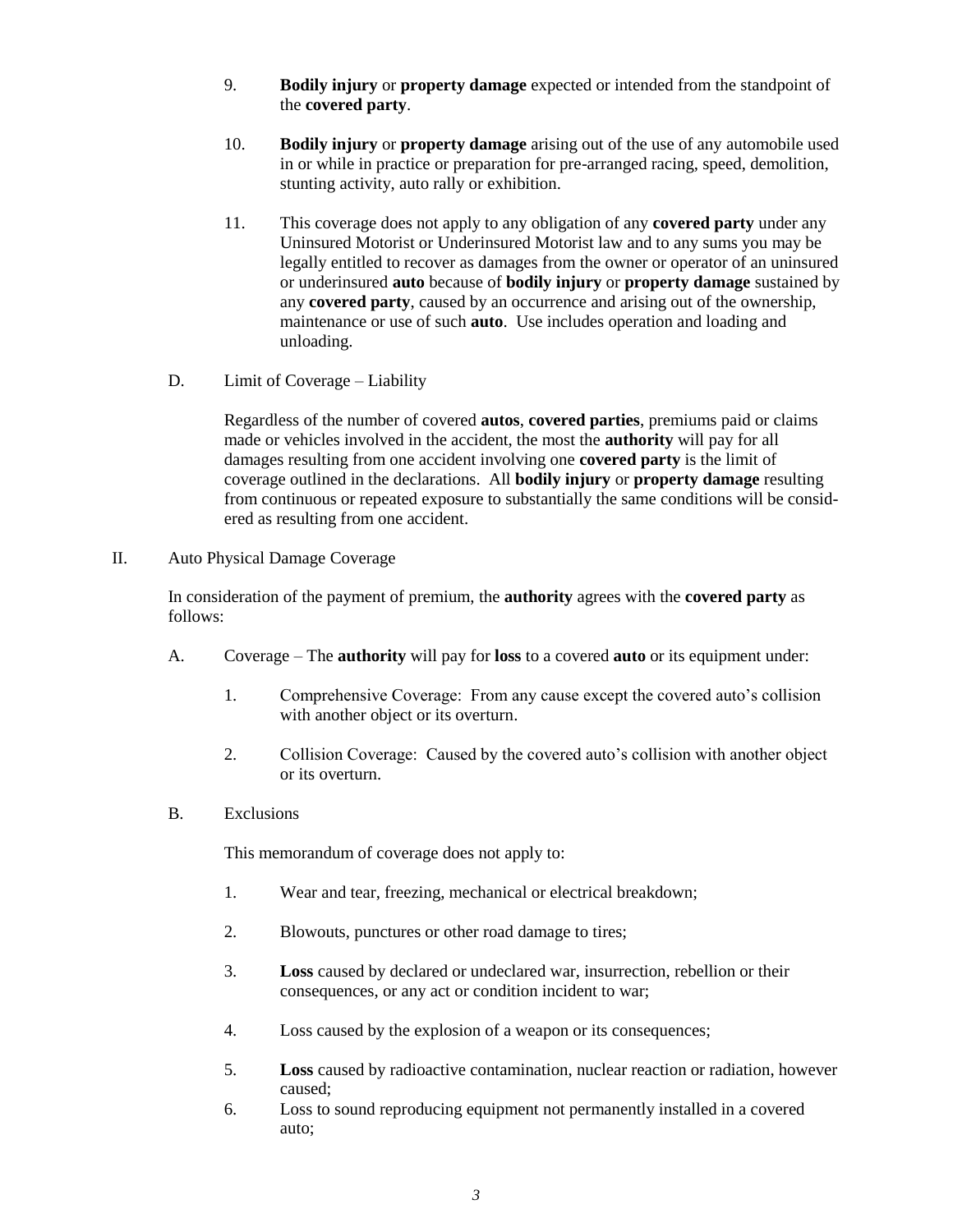- 7. **Loss** to tapes or other sound reproducing devices designed for use with sound reproducing equipment;
- 8. **Loss** to any sound receiving equipment, citizens band radio, two-way mobile radio or telephone, or scanning monitor receiver, including its antennas and other accessories, unless they are permanently installed in the covered auto.
- C. Limit of Liability At its option, the **authority** may:
	- 1. Pay for, repair or replace damaged or stolen property; or
	- 2. Return the stolen property at the **authority's** expense and repair the damage caused by the theft.
	- 3. The limit of liability is the smaller of the following amounts:
		- a) The actual cash value (ACV) of the stolen property at the time of **loss**; or
		- b) The cost of repairing or replacing the damaged or stolen property with other of like kind or quality.
- D. Deductible: For each covered **auto**, the obligation to pay to repair, return or replace damaged or stolen property will be reduced by the applicable deductible shown below.

| Coverage                  |
|---------------------------|
| Comprehensive Coverage    |
| <b>Collision Coverage</b> |

Deductible\* As stated in the Declarations As stated in the Declarations

\*Applies per accident or **loss**.

E. Duties of **covered party** in the event of **loss**

To recover for **loss** to a covered **auto** or its equipment, the **covered party** must do the following:

- 1. Submit written notice of accident or **loss**, including the time, place and circumstance;
- 2. Permit the **authority** or its authorized representative to appraise the damaged property;
- 3. Promptly notify the police or appropriate civil authority if the covered **auto** or any of its equipment is stolen or vandalized;
- 4. Take reasonable steps to protect the covered **auto** from further **loss** following an **accident** or **loss**;
- 5. Submit a proof of **loss** as required by the **authority**.
- F. Appraisal If the **covered party** and the **authority** fail to agree as to the amount of **loss**, either may demand an appraisal of the **loss**. The **covered party** and the **authority** shall each select a competent appraiser and the appraisers shall select a competent disinterested umpire. The appraisers shall state separately the actual cash value (ACV) and the amount of **loss** and, failing to agree, they shall submit their differences to the umpire for a decision and award. The **covered party** and the **authority** shall each bear the cost of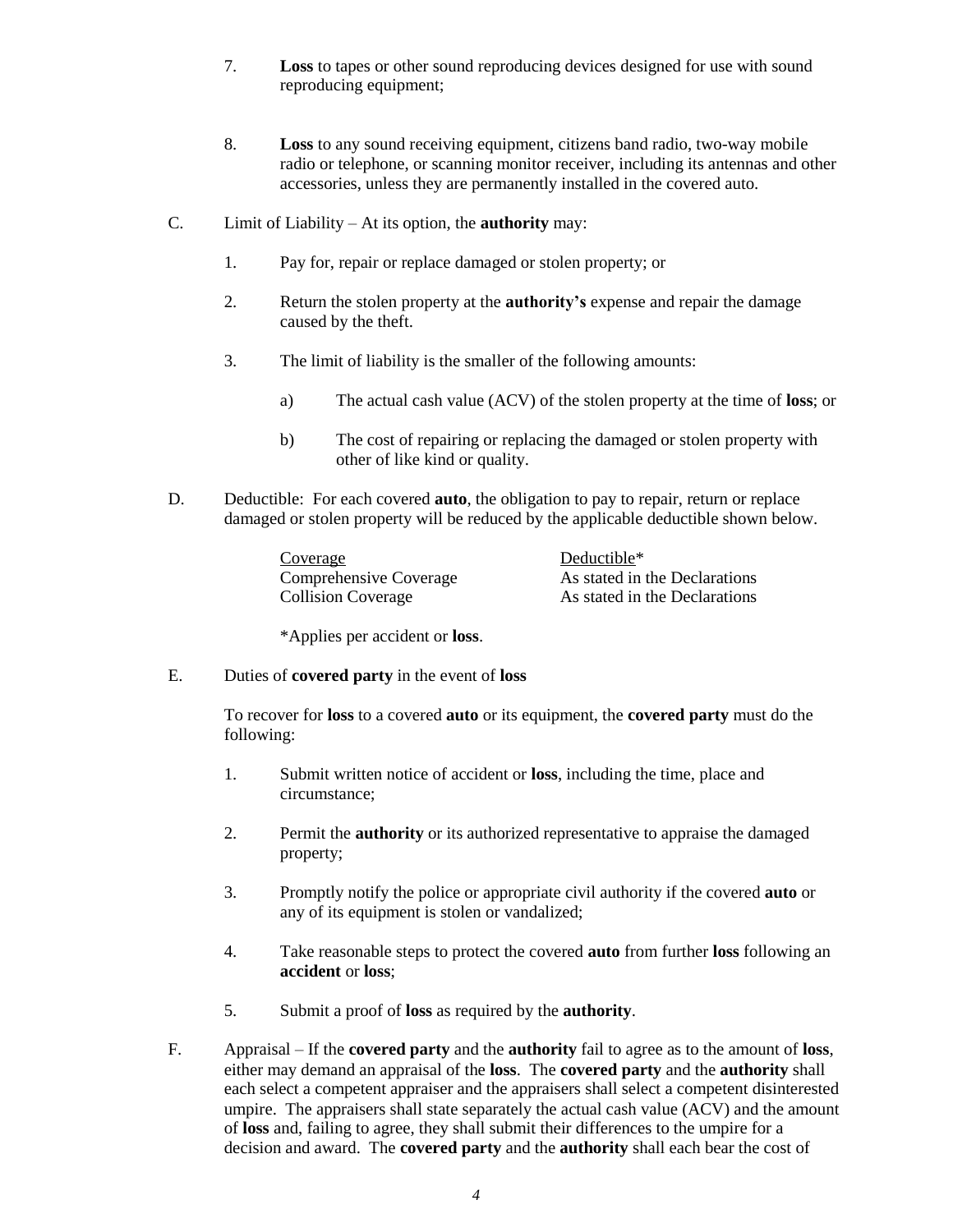their own selected, competent appraiser, and shall bear equally the cost of the umpire and other expenses of appraisal and award.

- G. No Benefit to Bailee The **authority** will not recognize any assignment or grant any coverage for the benefit of any person or organization holding, storing or transporting property for a fee regardless of any other provision of this Memorandum of Coverage.
- III. Garage Coverage
	- A. Garage Liability Coverage
		- 1. The **authority** will pay all sums the **covered party** legally must pay as damages because of **bodily injury** or **property damage** to which this coverage applies caused by an **accident** resulting from "garage operations".
		- 2. The **authority** has the right and duty to defend any **suit** asking for these damages. However, the **authority** has no duty to defend **suits** for **bodily injury** or **property damage** not covered by this memorandum of coverage. The **authority** has the right to investigate and settle any claim or **suit** it deems appropriate. The duty to defend or settle any claim or **suit** ends when the liability limit stated in the declarations has been exhausted by payment of judgments or settlements.
			- a) Limits as stated in the Declarations.
			- b) Deductible as stated in the Declarations.
			- c) Covered Auto Any **non-owned auto** left with the **covered party's** "garage operations" for service, repair, storage or safekeeping.
		- 3. Limit of Coverage Liability

Regardless of the number of covered **autos**, **covered parties**, premiums paid or claims made or vehicles involved in the accident, the most the **authority** will pay for all damages resulting from one accident involving one **covered party** is the limit of coverage outlined in the declarations. All **bodily injury** or **property damage** resulting from continuous or repeated exposure to substantially the same conditions will be considered as resulting from one accident.

- B. Garage-keepers Legal Liability Coverage
	- 1. The **authority** will pay all sums the **covered party** legally must pay as damages for **loss** to a covered **auto** or **auto** equipment left in the care of the **covered party** for service, repair, storage, or safekeeping under **covered party's** garage operations for:
		- a) Comprehensive coverage for any cause except:
			- (1) The covered **auto's** collision with another object; or
			- (2) The covered **auto's** overturn.
		- b) Collision coverage caused by:
			- (1) The covered **auto's** collision with another object; or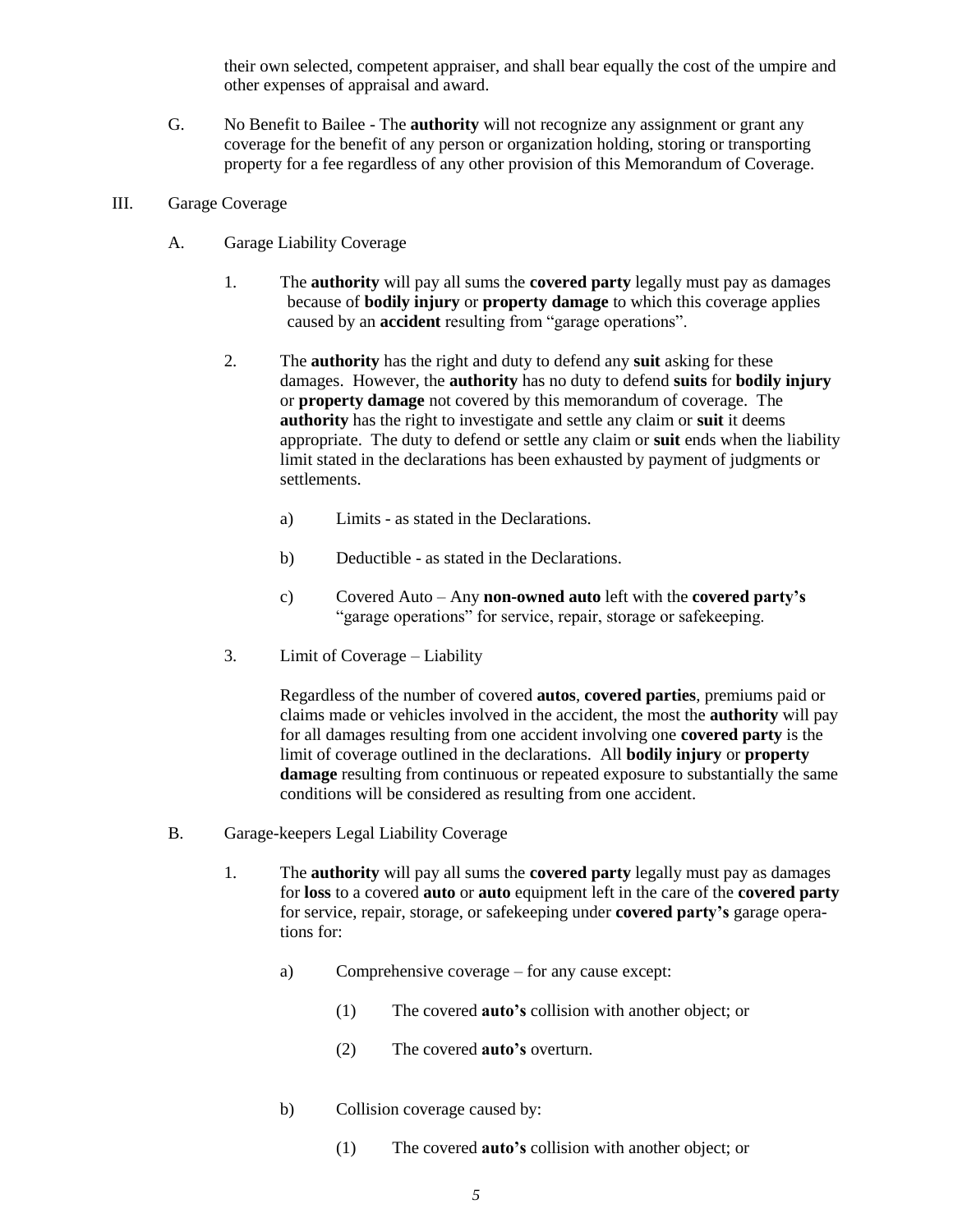- (2) The covered **auto's** overturn.
- 2. Regardless of the number of covered **autos**, claims made, or **suits** brought, the most the **authority** will pay for each **loss** at each location of garage operations subject to the applicable deductible is actual cash value not to exceed the limit of liability stated in the declarations.
- C. Who is Covered
	- 1. The **covered party** named in the declarations.
	- 2. Other **covered parties** are:
		- a) Anyone else while using, with the permission of the **covered party,** any owned, hired, borrowed or non-owned auto, except:
			- (1) Anyone using a covered **auto** while engaged in the business of selling, repairing or parking **autos** unless such business is owned by the **covered party**;
			- (2) Anyone using a **hired**, **borrowed** or **non-owned auto** not in the business of the **covered party**;
			- (3) Anyone other than an employee of the **covered party** while using a **borrowed** or **non-owned auto**;
			- (4) Any **auto** not owned by the **covered party** while used with the permission of the owner as a temporary substitute **auto** for an **owned auto** which is out of service because of:
				- (a) Breakdown;
				- (b) Servicing;
				- (c) Repair;
				- (d) **Loss** or destruction.
- D. Exclusions

The **authority** will not pay for **loss** or damage caused by or resulting from the following:

- 1. **Bodily injury** or **property damage** expected or intended from the standpoint of the **covered party**, but this exclusion does not apply to **bodily injury** resulting from the use of reasonable force to protect persons or property.
- 2. Liability assumed under agreement or contract, but this exclusion does not apply to a covered contract.
- 3. Any obligation for which the **covered party** may be held liable under any workers' compensation, disability benefits or unemployment compensation law or any similar law.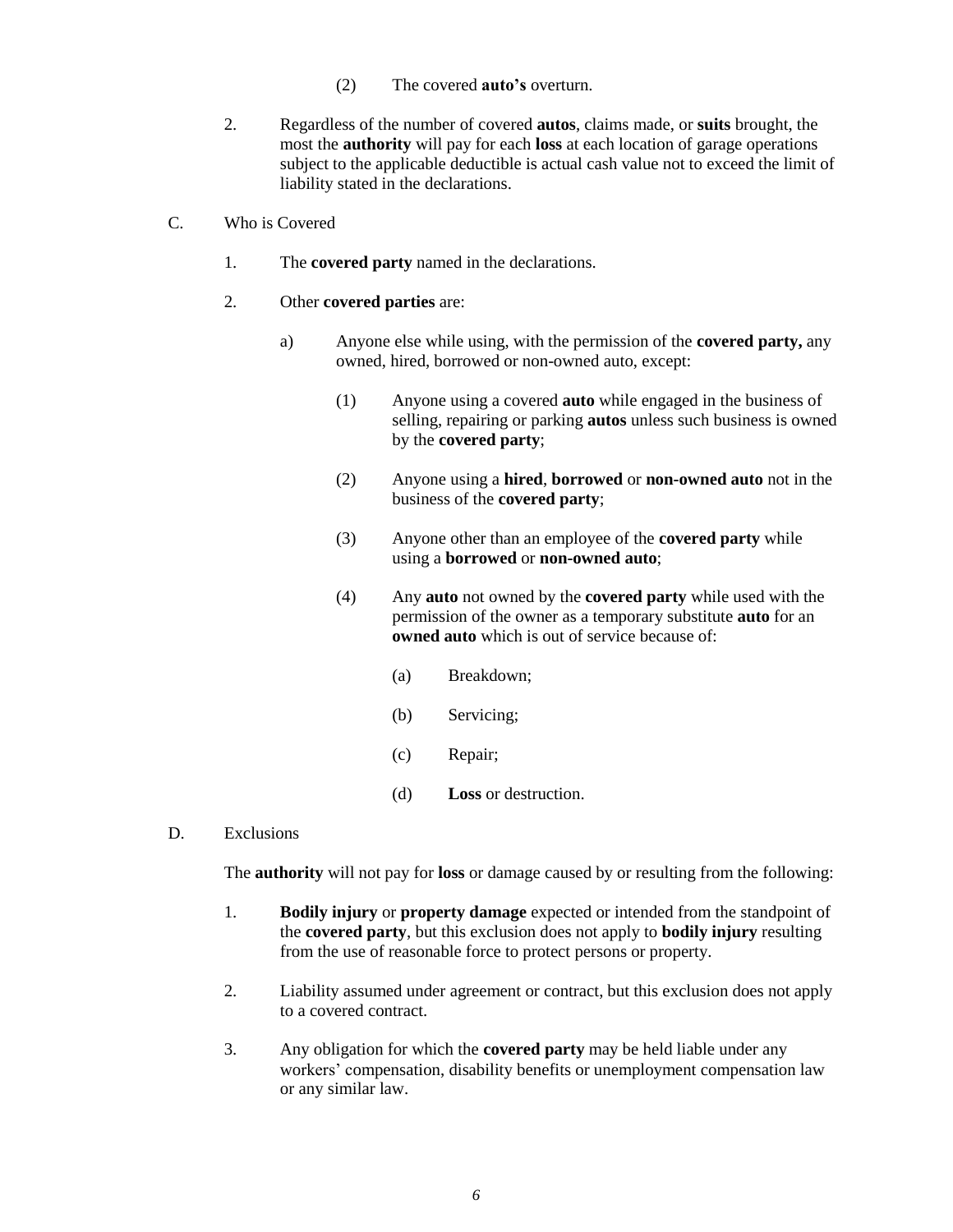- 4. **Bodily injury** to an employee arising out of and in the course of employment by the **covered party** or **bodily injury** to any fellow employee of the **covered party** arising out of and in the course of the fellow employee's employment.
- 5. Property owned by the **covered party**.
- 6. Any watercraft or aircraft.
- 7. **Property damage** to the parts actually worked on, or to the actual work performed by the **covered party**, including materials or equipment used in connection with such work.
- 8. Damages claimed for any **loss**, cost or expense incurred for the **loss** of use, withdrawal, recall, inspection, repair, replacement, adjustment, removal or disposal of the products or work performed or other property of which they form a part, if such product, work or property is withdrawn or recalled from the market or from use by any person or organization because of known or suspected defect, deficiency, inadequacy or dangerous condition in it.
- 9. **Bodily injury** or **property damage** due to war, whether declared or not, including civil war, insurrection, rebellion or revolution.
- 10. Wear, tear, freezing, mechanical or electrical breakdown.
- 11. Blowouts, punctures or other road damage to tires.
- 12. **Bodily injury** or **property damage** arising out of the actual, alleged or threatened discharge, dispersal, release or escape of **pollutants**:
	- a) Being transported, towed or handled for movement into, on or from a covered **auto**;
	- b) Otherwise in the course of transit by a **covered party**;
	- c) Being stored, disposed of, treated or processed in or on the covered **auto**;
	- d) Before they are moved by a covered **auto** from the place they are stored, during any movement by a covered **auto**, or after they are delivered, disposed of or abandoned by the **covered party**.
- 13. Any **loss** cost or expense arising out of any governmental direction or request to monitor, clean up, remove, contain, treat, detoxify or neutralize **pollutants**.
- 14. Participating in any organized racing event.
- E. Special Provisions
	- 1. The most the **authority** will pay for **loss** to a covered **auto** is the lesser of:
		- a) The actual cash value of the damaged or stolen property as of the time of **loss**; or
		- b) The cost to repair or replace the damaged or stolen property with other property of like kind and quality.
	- 2. If there is a disagreement as to the amount of **loss**, either the **authority** or the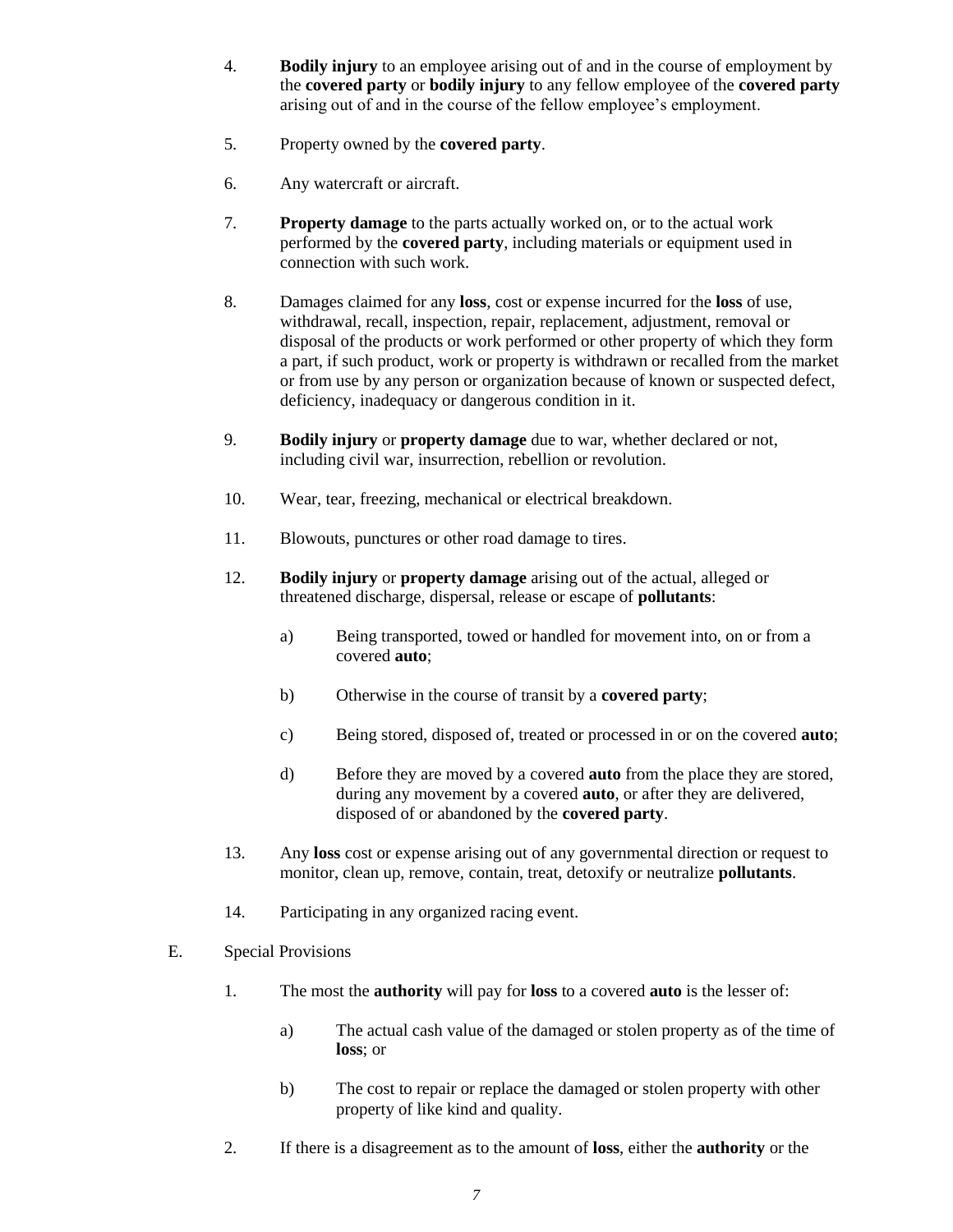**covered party** may demand an appraisal of **loss**. In this event, each party will select a competent appraiser. The two appraisers will select a competent, impartial umpire. The appraisers will separately determine the actual cash value and **loss**, and if they fail to agree, they will submit their differences to the umpire. The umpire will make a decision binding upon each party. Each party will:

- a) Pay its chosen appraiser's fees; and
- b) Bear all other expenses of the appraisal and the fees of the umpire equally.
- 3. No one may bring legal action against the **authority** under this Garage Form until:
	- a) There has been full compliance with all of the terms and conditions of this coverage; and
	- b) Under the liability coverage, it is agreed in writing, with the **authority's** consent, that the **covered party** has an obligation to pay, or until that obligation has been finally determined by judgment after trial. No one has the right under this coverage to bring the **authority** into any legal action to determine the **covered party's** liability.
- 4. If payment is made under this coverage form, the **authority** has the right to recovery and the **covered party** agrees to:
	- a) Transfer all rights of recovery to the **authority** following payment of **loss**; and
	- b) Assist the authority in perfecting its right of recovery and do nothing following an accident or **loss** to impair those rights of recovery.
- IV. Definitions Applicable to All Coverage Parts
	- A. **Accident** means a fortuitous event, including the continuous or repeated exposure to the same conditions, resulting in **bodily injury** or **property damage** which was neither expected nor intended from the standpoint of the **covered party**.
	- B. **Authority** means Self-Insured Schools of California (SISC II).
	- C. **Auto** means a land motor vehicle, bus, **trailer** or semi-trailer designed and licensed for travel on public roads, but does not include **mobile equipment** or motorcycles.
	- D. **Bodily Injury** means bodily harm, sickness or disease, including death or loss of services resulting from any of these.
	- E. **Borrowed autos** means an **auto** borrowed by the **covered party** named in the declarations from someone else, including any employee of the **covered party** with the permission of the owner and while used solely in connection with the business of the **covered party** named in the declarations. A **borrowed auto** does not include an **owned**, leased, **hired**, rented or a temporary substitute **auto**.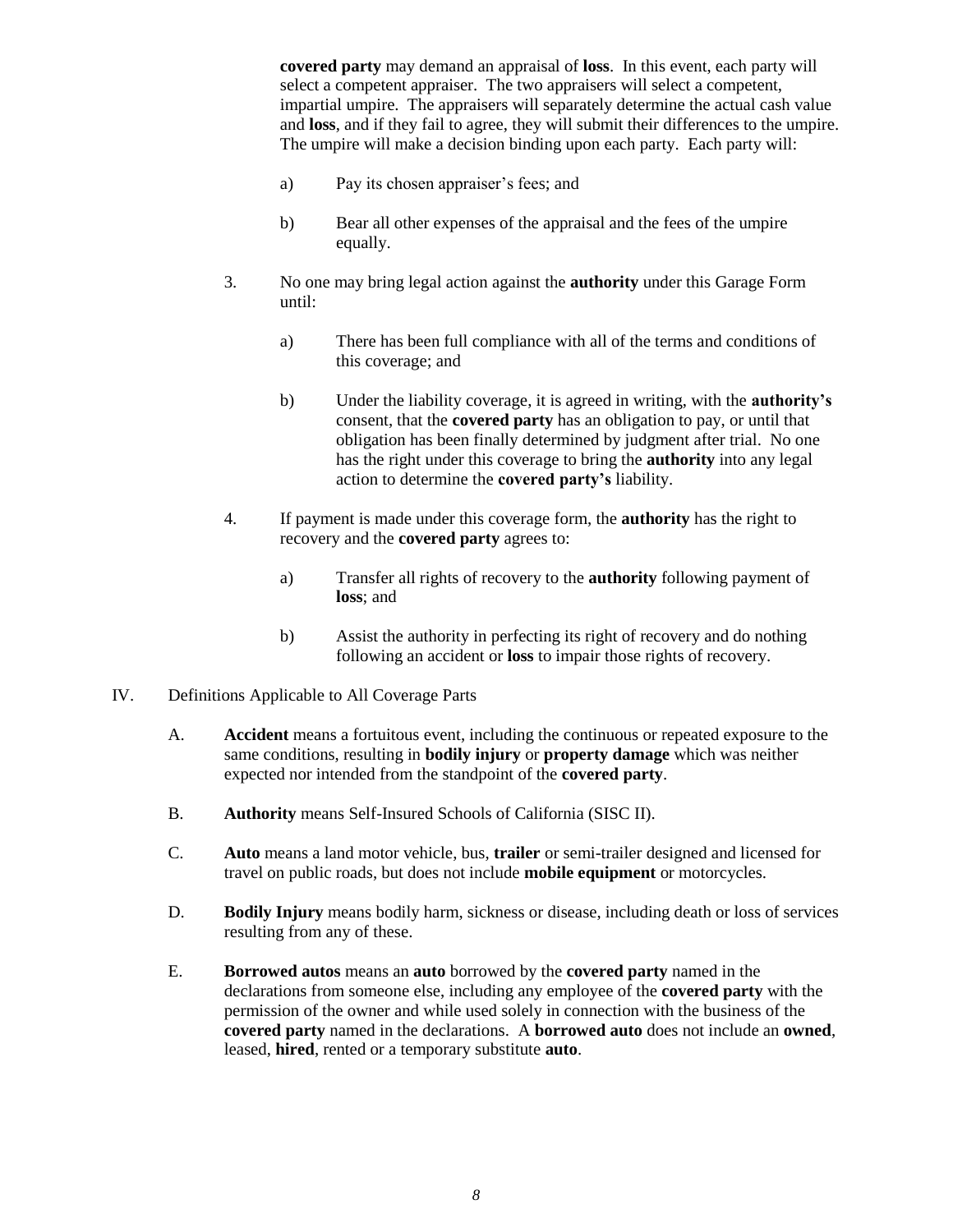## F. C**overed contract** means:

- a) A lease of premises;
- b) A sidetrack agreement;
- c) An easement agreement in connection with railroad crossings;
- d) An indemnification of a municipality as required under ordinance;
- e) That part of a contract or agreement pertaining to the covered garage business under which the tort liability of another is assumed by the **covered party** to pay damages because of **bodily injury** or **property damage** to a third party or organization if the contract is made prior to such **bodily injury** or **property damage**. Tort liability means liability that would be imposed by law in the absence of any contract or agreement.
- G. **Covered party** means the **covered party** named in the declarations and any party meeting the definition of "other **covered parties**" stated in Section I. B. 2 of this **memorandum**.
- H. **Garage operations** means the ownership, maintenance or use of locations for garage business and that portion of the roads or other accesses that adjoin these locations. Garage operations include the ownership, maintenance or use of the autos indicated in the declarations as covered **autos**. Garage operations also include all operations or incidental to a garage business.
- I. **Hired auto** means only those **autos** which the **covered party** named in the declarations rents or leases, but does not include **borrowed autos**.
- J. **Loss** means direct and accidental damage or **loss**.
- K. **Mobile equipment** means any of the following land vehicles:
	- a) Specialized equipment such as bulldozers, power shovels, rollers, graders, scrapers, cranes, farm machinery, street sweepers, forklifts, pumps, generators, air compressors, drills or other similar equipment designed for use principally off public roads;
	- b) Vehicles designed for use principally off public roads;
	- c) Vehicles not required to be licensed.
- L. **Non-owned auto** means an **auto** which is not owned, leased, hired, rented or borrowed by the **covered party** named in the declarations which is used with the permission of the owner solely in connection with the business of the **covered party** named in the declarations**,** but does not include temporary substitute **autos**.
- M. **Owned auto** means **auto** legally registered to the **covered party** or **autos** as to which the **covered party** acquires ownership after the inception of the memorandum of coverage.
- N. **Pollutants** mean any solid, liquid, gaseous or thermal irritant or contaminant, including smoke, vapor, soot, fumes, acids, alkalis, chemicals and waste. Waste includes materials to be recycled, reconditioned or reclaimed.
- O. **Property damage** means damage to or **loss** of use of tangible property.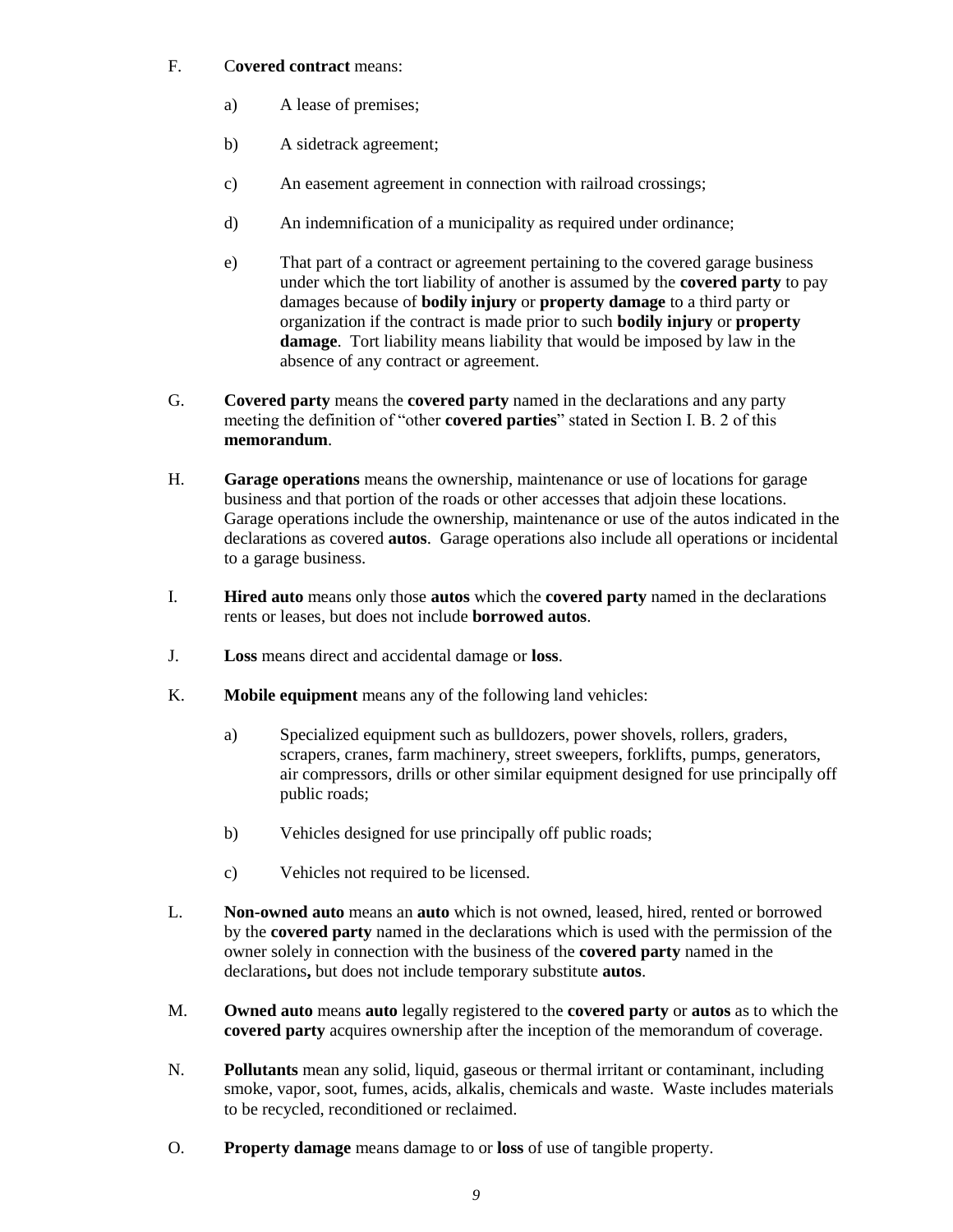- P. **Suit** means a civil proceeding in which damages, because of **bodily injury** or **property damage** to which this coverage applies are alleged. **Suit** includes an arbitration proceeding alleging such damages to which the **covered party** must submit by court order or by the **authority's** consent or request.
- Q. **Trailer** includes semi-trailers.
- V. Conditions Applicable to All Coverage Parts
	- A. Territory: This memorandum of coverage covers **accidents** or **losses** which occur during the policy period in the United States of America or Canada.
	- B. Notice and Cooperation: In the event of an accident, claim or **loss**, the **covered party** will give prompt notice to the **authority** and do the following**:**
		- 1. Advise how, when and where the **loss** or accident occurred;
		- 2. Provide the names and addresses of all involved, including witness;
		- 3. Cooperate with the **authority** or its authorized representative in the investigation, settlement or defense of claim or **suit**;
		- 4. Promptly notify the police or appropriate civil authority of theft or vandalism of an **auto** or its equipment;
		- 5. Assume no obligation, make no payment, incur no expense and make no commitment without prior consent of the **authority**;
		- 6. Take all reasonable steps to protect the covered **auto** from further damage; and
		- 7. Permit the **authority** to inspect the damage or **loss** to the covered **auto** prior to repair or disposition;
		- 8. Cooperate with the **authority** or its designee in the investigation or defense of any claim or **suit**;
		- 9. Immediately send to the **authority** any notices or legal papers received in connection with the accident or **loss**;
		- 10. Provide information on where and how the accident or **loss** happened and assist in obtaining the names and addresses of injured persons and witnesses.
	- C. Voluntary Payments: No **covered party** shall, except at their own cost, voluntarily make any payment, assume any obligation or incur any expense without the consent of the **authority**.
	- D. Other Insurance: When this coverage form and any other coverage form or policy covers an accident, the **authority's** coverage shall be excess over any other such insurance or coverage, whether primary, excess, contingent, or on any other basis; provided such other insurance or coverage is not written specifically to apply as excess over the coverage provided by this memorandum.

When this coverage is excess, the **authority** shall have no duty to defend the **covered party** against any **claim** or **suit** if any other coverage or insurer has a duty to defend the **covered party** against that **claim** or **suit**.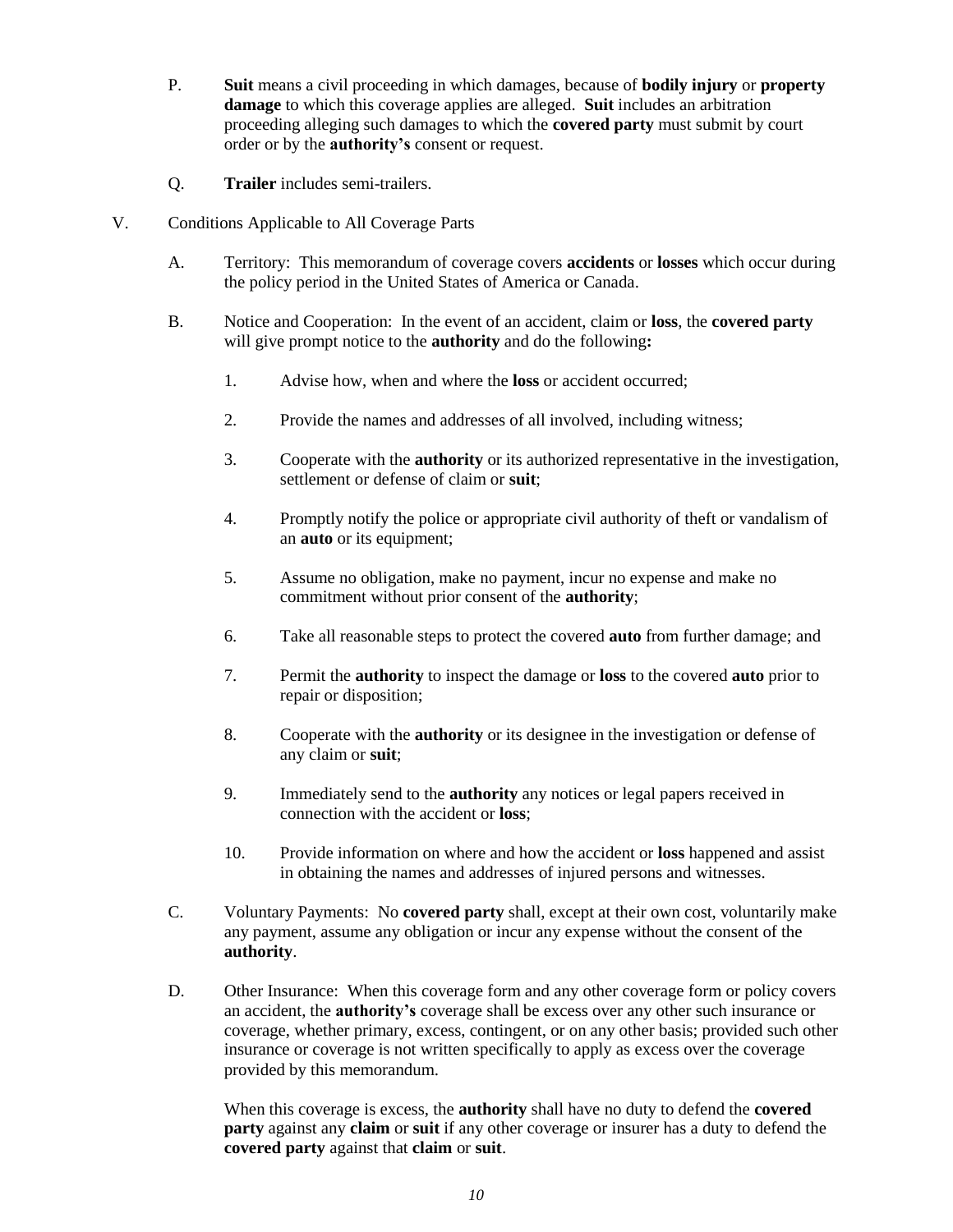When the coverage provided by this memorandum is excess, the **authority** shall pay only its share of the loss, if any, that exceeds the sum of the total amount that all such other insurance or coverage forms would pay for the loss in the absence of the coverage provided by this memorandum.

- E. Right to recover: If the **authority** makes any payment on behalf of the **covered party** and is entitled to recover what was paid from other responsible parties, the **covered party** must transfer to the **authority** all such rights of recovery, assist the authority in perfecting such rights and do nothing to jeopardize those rights.
- F. Arbitration:
	- 1. In the event that a question or dispute arises between the **authority** and a **covered party** concerning the applicability of the coverage provided by this memorandum to a **loss** by or **claim** or **suit** against against the **covered party**, the **covered party** or the **authority** may make a written request for arbitration. When such a request is made, arbitration, as provided herein, shall be a condition precedent to the filing of any civil action concerning or in any way arising out of such question or dispute;
	- 2. Upon written request of any party, each party shall choose an arbitrator and the two chosen shall select a third arbitrator (judge). If either party refuses or neglects to appoint an arbitrator within thirty (30) days after receipt of the written request for arbitration, the requesting party may appoint a second arbitrator. All arbitrators appointed by any party shall be disinterested persons experienced and knowledgeable in the field of insurance or Joint Powers Authorities and in all cases shall be disinterested in the outcome of the arbitration. If the two arbitrators fail to agree on the selection of a third arbitrator (judge) within thirty (30) days of their appointment, the covered party shall petition JAMS, Sacramento, California to appoint the third arbitrator (judge). If the JAMS, Sacramento office fails to appoint the third arbitrator (judge) within thirty (30) days after it has been requested to do so, either party may request the Superior Court of the State of California, County of Sacramento, to appoint the third arbitrator pursuant to California Code of Civil Procedure § 1281.6. The third arbitrator (judge) shall be a retired justice or judge of the California Supreme Court, the California Court of Appeal, the California Superior Court, the United States District Court, Northern, Eastern, Central or Southern Districts of the California or of the Ninth Circuit Court of Appeal, who is experienced and knowledgeable in the field of insurance or Joint Power's Authorities. Each party will bear the expenses it incurs, and the covered party and the authority will bear the expense of the third arbitrator equally.

Local rules of law as to procedure and evidence will apply. A decision agreed to by two (2) of the arbitrators will constitute a determination of the matter in question or dispute.

3. No action shall lie against the **authority** unless, as a condition precedent thereto, the **covered party** shall have fully complied with all the terms of this memorandum; nor until the amount of the **covered party's** obligation to pay the claim of a third party shall have been finally determined either by judgment against the **covered party**, after actual trial, or by written agreement of the **covered party**, the claimant, and the **authority**. Said judgment shall not be deemed final, if an appeal is filed therefrom, until the suit shall have been finally determined on appeal. Any person or organization, or the legal representative thereof, who has secured such judgment or written agreement, shall thereafter be entitled to recover under this memorandum to the extent of the coverage afforded by this memorandum.